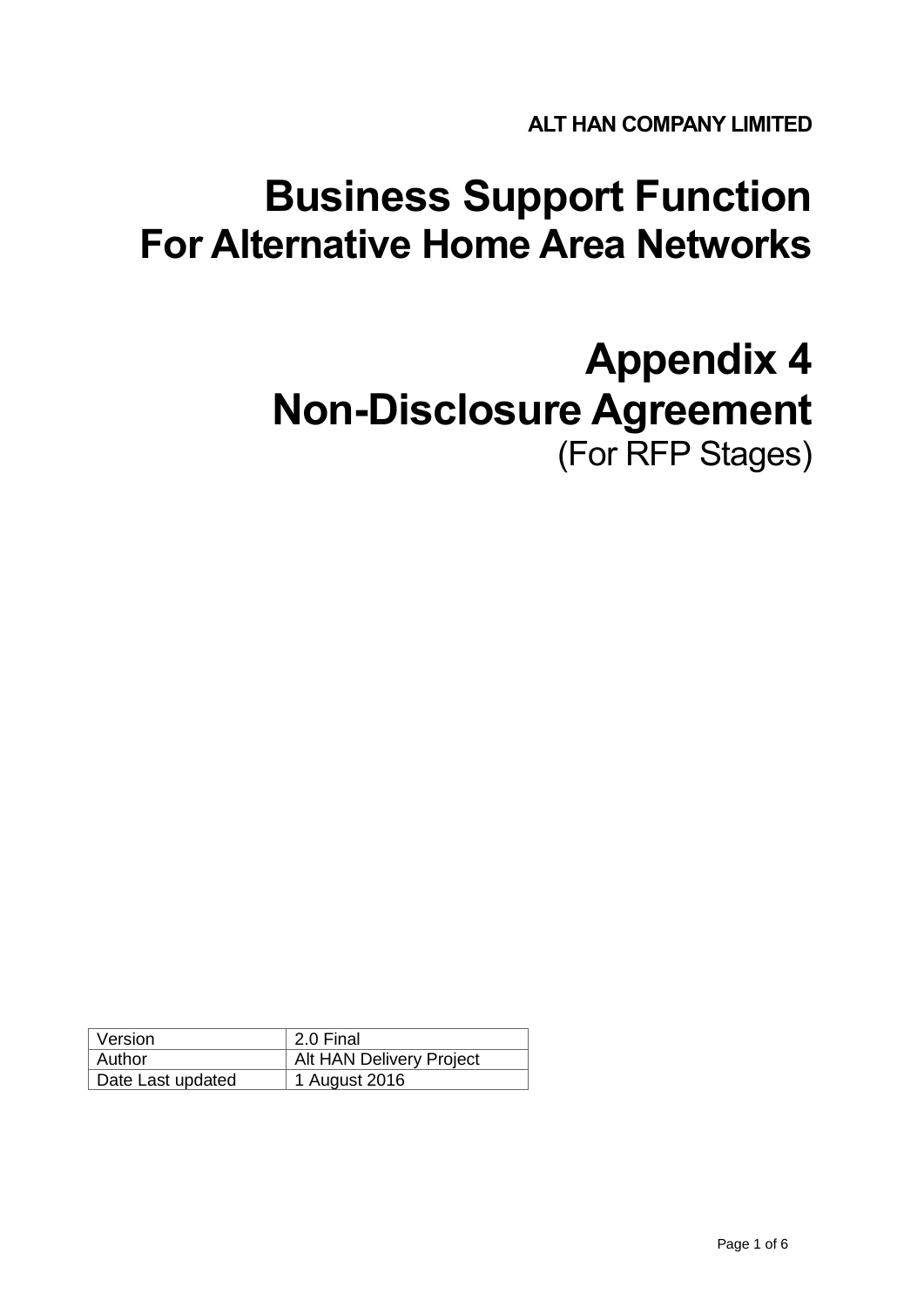# **Table of Contents**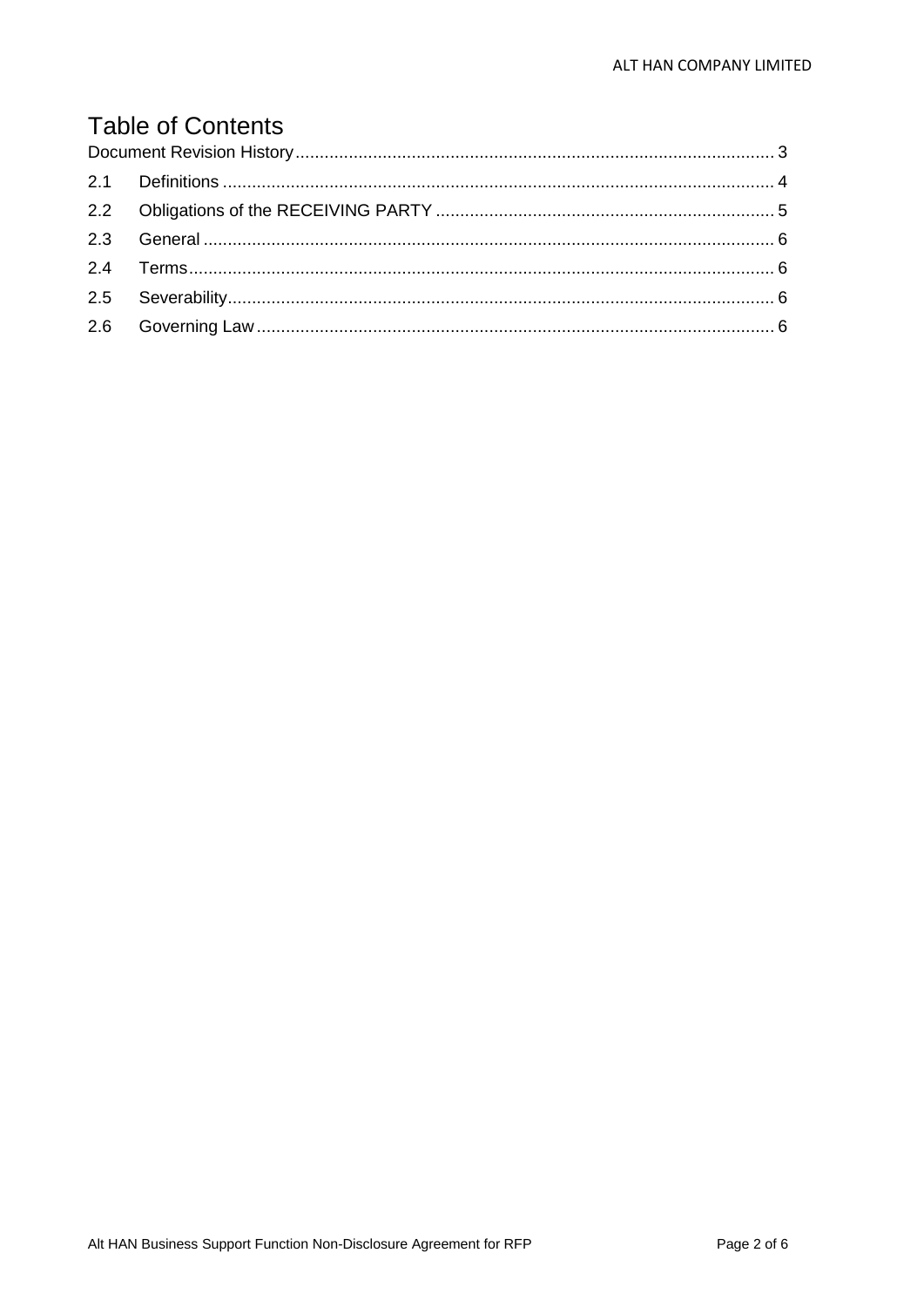## <span id="page-2-0"></span>**Document Revision History**

### Revision History

|     | <b>Version Issue Date</b> | <b>Description of Version / Changes</b> | <b>Author</b>      |
|-----|---------------------------|-----------------------------------------|--------------------|
| 0.1 | 3 June 2016               | <b>Initial Draft</b>                    | <b>Adrian Rudd</b> |
| 0.2 | 08 July 2016              | <b>Quality and Technical Review</b>     | Chris Cook / Haz   |
|     |                           |                                         | Elmamoun / Paul    |
|     |                           |                                         | Coyle              |
| 0.3 | 13 July 2016              | <b>AHF Review</b>                       | <b>Adrian Rudd</b> |
| 1.0 | 20 July 2016              | <b>Ops Services RFI</b>                 | Paul Coyle         |
| 1.1 | 22 July 2016              | <b>Ops Services Vendor Review</b>       | Paul Coyle         |

## Approvals

| <b>Name</b>   | <b>Responsibility</b>           | Date of Signature Version |      |
|---------------|---------------------------------|---------------------------|------|
| Alt HAN Forum | Industry Forum responsible      |                           | -2.0 |
|               | for the delivery of Alternative |                           |      |
|               | <b>HAN</b> services             |                           |      |

### Related Documents

| <b>Description of Version / Changes</b>      | <b>Version</b> |
|----------------------------------------------|----------------|
| 00 Business Support Function RFP             | 1.0            |
| A1 Business Support Service Requirements     | 1.0            |
| A2_Business Support Pricing Schedule for RFP | 1.0            |
| A3 Draft Terms and Conditions for RFP        | 1.0            |
| A5 Indicative High Level Plan                | 1.0            |
| A6_Alternative HAN Target Operating Model    | 2.0            |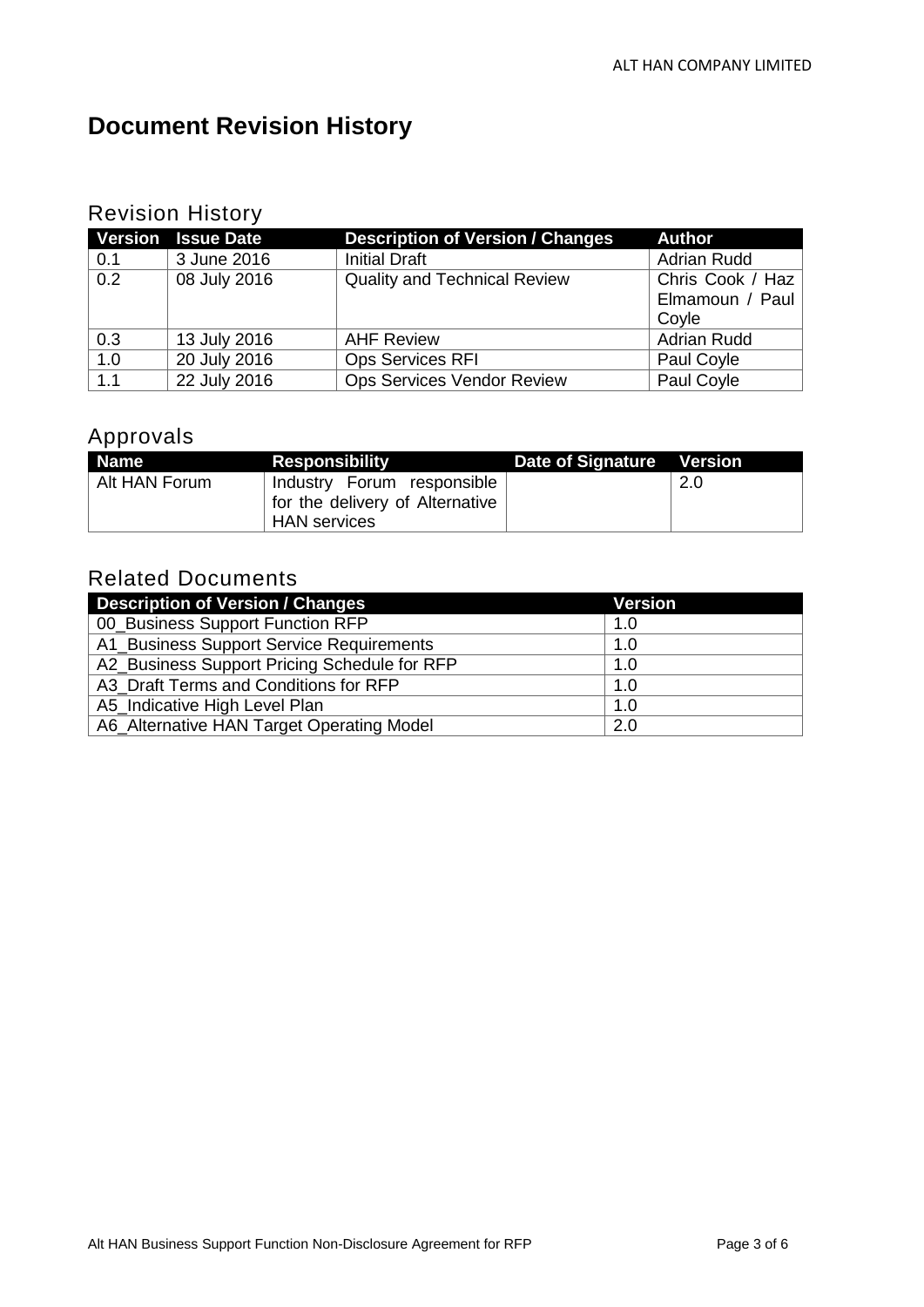#### **1. Draft Non-Disclosure Agreement**

#### **THIS CONFIDENTIALITY AGREEMENT** is made the [date]

#### **BETWEEN:**

……………………….…….. of ........................................., the "Disclosing Party"

and

…………………….……….. of ........................................., the "Receiving Party"

Signed ………………………………………

Each a Party and together the Parties.

#### **WHEREAS:**

……………………………… will be responding to ……………………… in connection with a request for proposal "RFP" leading towards a contract award for services.

#### <span id="page-3-0"></span>**2.1 Definitions**

- 2.1.1 "Confidential Information" shall mean and include:-
	- any information of whatever nature, including without limitation, documents, letters, plans, diagrams, sketches, drawings, photographs, processes, models, specifications, software, programs, data, marketing or business development, business operations, business affairs, products, processes, technology, trade secrets, suppliers and customers associations, transactions, financial arrangements and any other material bearing or incorporating any information relating to the Disclosing Party and/or its know-how, business, affairs, customers, suppliers and/or assets disclosed whether in writing, orally or by any other means by the Disclosing Party or a third party acting on its behalf, whether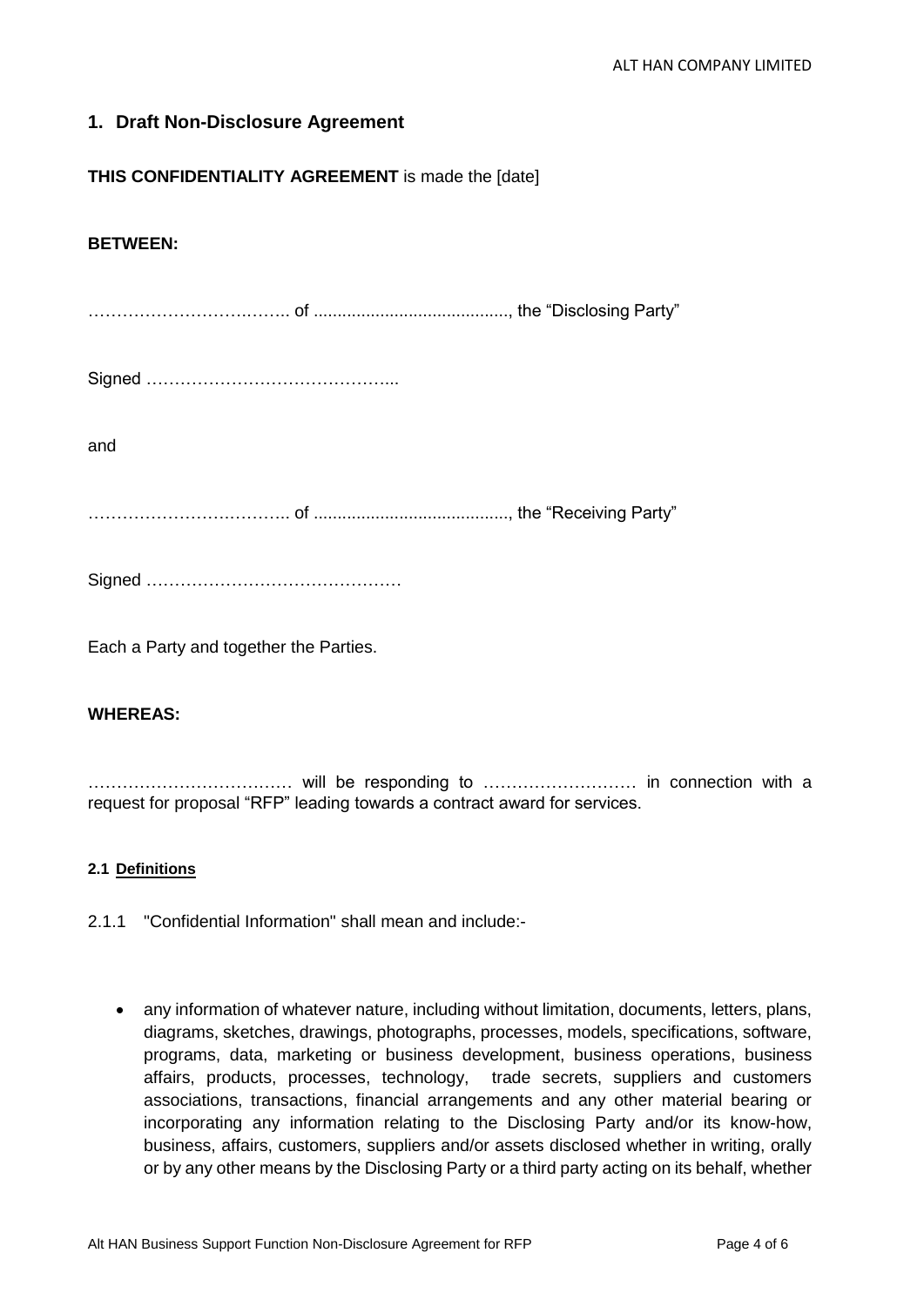before, after or on the date of this Agreement and which is made available to the Receiving Party in connection with the Purpose which is marked as such or which should by its nature be reasonably understood to be confidential by the other party;

- but shall exclude any part of such disclosed information which (and which can be shown by documentary evidence):-
- is or becomes available in the public domain without breach of this Agreement;
- was lawfully in the Receiving Party's possession, free of any restrictions as to its use or disclosure before the date of disclosure;
- is received from any third party not acting on behalf of the Disclosing Party having the right to disclose such information; or
- the Disclosing Party has given written approval to the Receiving Party for its disclosure.
- 2.1.2 "Purpose" means responding to the RFP and the use of such information in relation to the tendering processes.
- 2.1.3 "Affiliate" means in relation to the Receiving Party, any subsidiary or holding company of the Receiving Party together with any other subsidiaries of such holding company (as such expressions are defined in Section 1159 of the Companies Act 2006).
- 2.1.4 References to statutes or statutory provisions shall include any statutory modification or re-enactment thereof.

#### <span id="page-4-0"></span>**2.2 Obligations of the RECEIVING PARTY**

- 2.2.1 As part of his contractual obligations the Receiving Party undertakes that it shall:
	- use the Confidential Information solely for the Purpose and only disclose the Confidential Information to those persons who are required in the course of their duties to receive and consider the same;
	- treat and safeguard as private and confidential all of the Confidential Information and not by any means whatsoever disclose or allow access to Confidential Information (or permit such disclosure or access) to any person whatsoever without the prior written consent of the Disclosing Party and in strict accordance with the terms of such consent;
	- not without the prior written consent of the Disclosing Party copy by any means whatsoever any of the Confidential Information supplied or disclosed to it;
	- not make any commercial use of the Confidential Information or any part thereof;
	- procure that any of its advisers, contractors or agents to whom disclosure of any Confidential Information is to be made agree prior to such disclosure, to be bound by the